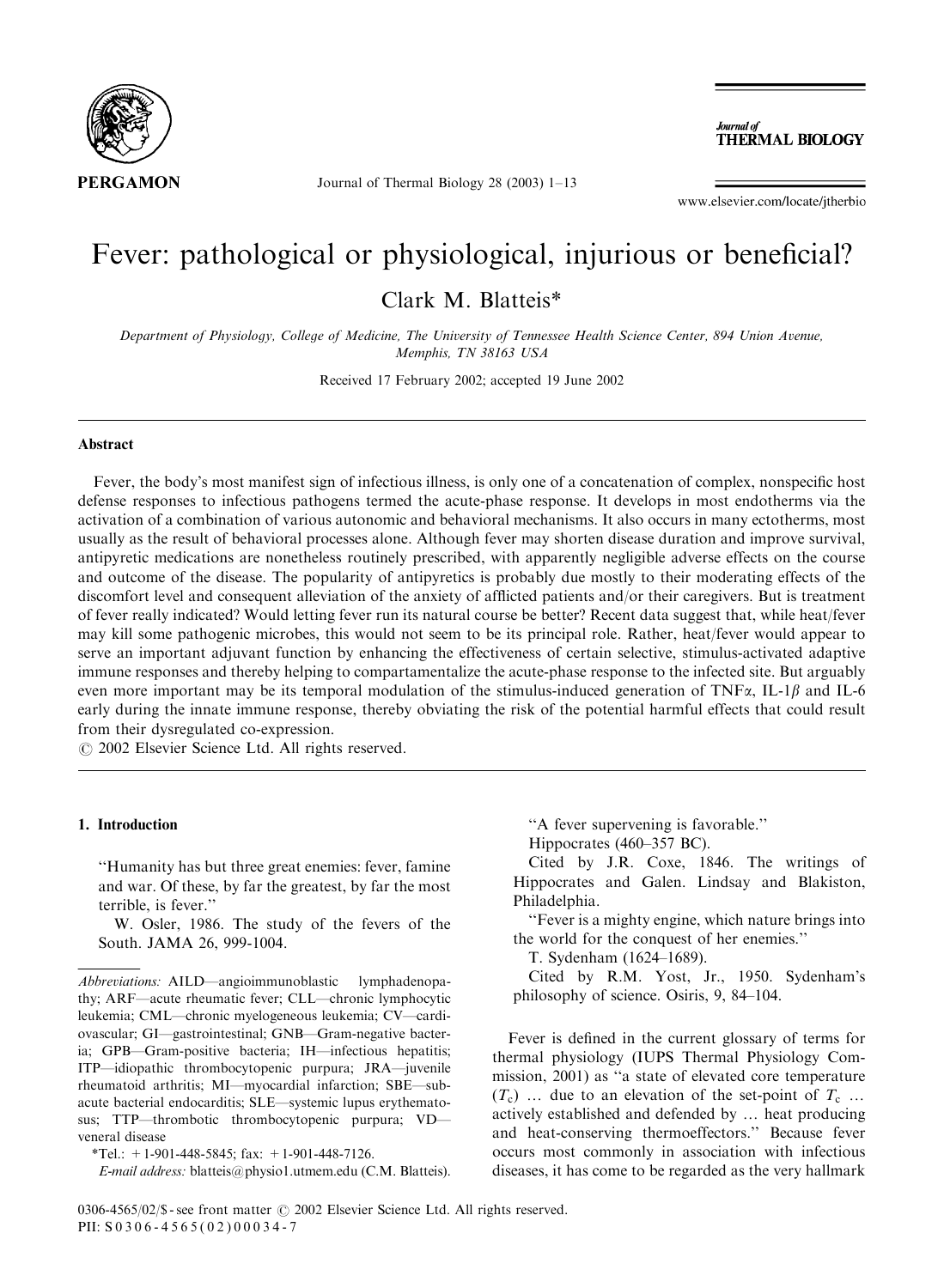of infection. However, although it accompanies many infectious diseases, it is not, in fact, an obligatory accompaniment in all cases, and its magnitude and duration also are not consistently correlated with the severity of the infection (Atkins and Bodel, 1979; Atkins, 1982). Fever, moreover, is not uniquely a sign of infection, as a regulated rise in  $T_c$  (as opposed to a passive [hyperthermic] rise) may also occur during noninfectious diseases, e.g., in certain autoimmune, neoplastic and granulomatous disorders, in vascular thrombosis and infarction, in stress, etc. (Table 1). This is so because various cytokines, the endogenous mediators of infectious fever, are also induced in the course of these diseases (Holtzclaw,1995; Dinarello, 1996; Cannon,2000; Dinarello and Pomerantz,2001; Sirvent, 2001).

Fever, when it occurs, is often a frightening experience (see opening quotation by Osler), particularly to the

Table 1

| Fever manifestation in various diseases of adult humans. Modified from Atkins and Bodel (1979) |  |  |  |
|------------------------------------------------------------------------------------------------|--|--|--|
|------------------------------------------------------------------------------------------------|--|--|--|

| Disease category                                                               | Usually prominent                                                                                     | Often present $(\pm$ prominent)                                                                                                                       | Rare/absent                                                                                                                                       |  |
|--------------------------------------------------------------------------------|-------------------------------------------------------------------------------------------------------|-------------------------------------------------------------------------------------------------------------------------------------------------------|---------------------------------------------------------------------------------------------------------------------------------------------------|--|
| <b>Infectious</b><br>Acute                                                     | Septicemias (all microbes)                                                                            | GPB-exotoxin formers (e.g.,<br>diphtheria, tetanus, clostridia)                                                                                       | Bacterial-local, superficial exc.<br>Strept (erysipelas) (e.g., cholera,<br>botulism, VD (local), cystitis,                                       |  |
|                                                                                | Local (all microbes) in most<br>deep tissues, spaces, and organs                                      | GNB-superficial (e.g.,<br>whooping cough, shiegellosis<br>Tuberculosis<br>Mycoses (systemic)<br>Resp. viruses (exc. flu); IH<br>Viral gastroenteritis | bacterial food poisoning)<br>Leprosy<br>Mycoses (superficial)<br>"Cold", GI viruses<br>Amebiasis (GI)<br>Flukes, worms (exc. Migratory<br>phases) |  |
| Chronic                                                                        | <b>SBE</b>                                                                                            | Bacterial (any) esp. s.c. tissues,<br>bone, etc.                                                                                                      | Tertiary syphilis                                                                                                                                 |  |
|                                                                                | Chronic Mg'cemia                                                                                      |                                                                                                                                                       | Slow viruses                                                                                                                                      |  |
| Non-infectious<br>Acute inflammatory<br>$(w/o)$ infection or<br>known allergy) | Multiple pulmonary emboli                                                                             | Inflammatory bowel disease                                                                                                                            |                                                                                                                                                   |  |
|                                                                                | Crush injury<br>Acute gout<br>Acute cholecystitis<br>Pancreatitis<br>Appendicitis<br>Thrombophlebitis | MI<br>Alcoholic hepatitis<br>Acute porphyria                                                                                                          |                                                                                                                                                   |  |
| Tumors and blood                                                               | Acute leukemias (all)                                                                                 | Histiocytic lymphoma                                                                                                                                  |                                                                                                                                                   |  |
| dyscrasias                                                                     | Hodgkin's disease                                                                                     | Hepatoma; hypernephroma<br>Metastatic carcinoma (liver)<br>Eosinophilic granuloma of bone<br>Ewing's sarcoma                                          | CLL; CML; (exc. Blast crisis)<br>Carcinomas (most)<br>Benign tumors<br>Plasma cell dyscrasias (e.g.,<br>myeloma)                                  |  |
| Collagen vascular                                                              | <b>SLE</b>                                                                                            | Polyarteritis nodosa                                                                                                                                  | Scleroderma                                                                                                                                       |  |
| disease                                                                        | <b>JRA</b><br>ARF                                                                                     | Giant cell arteritis<br>Wegener's granulomatosis                                                                                                      | Dermatomyositis<br>Chronic rheumatic syndromes<br>(e.g., rheumatic arthritis,                                                                     |  |
| Hypersensitivity;<br>granulomas (allergic,<br>drug)                            | Serum sickness                                                                                        | Sarcoid                                                                                                                                               | ankylosing spondylitis, etc.)<br>Asthma; hay fever; hivesl IgE-<br>mediated anaphylactic reaction                                                 |  |
|                                                                                | Blood transfusion reaction                                                                            | AILD?                                                                                                                                                 | Acute/chronic<br>glomerulonephritis                                                                                                               |  |
|                                                                                | Erythema nodosum; erythema                                                                            | TTP?                                                                                                                                                  | <b>ITP</b>                                                                                                                                        |  |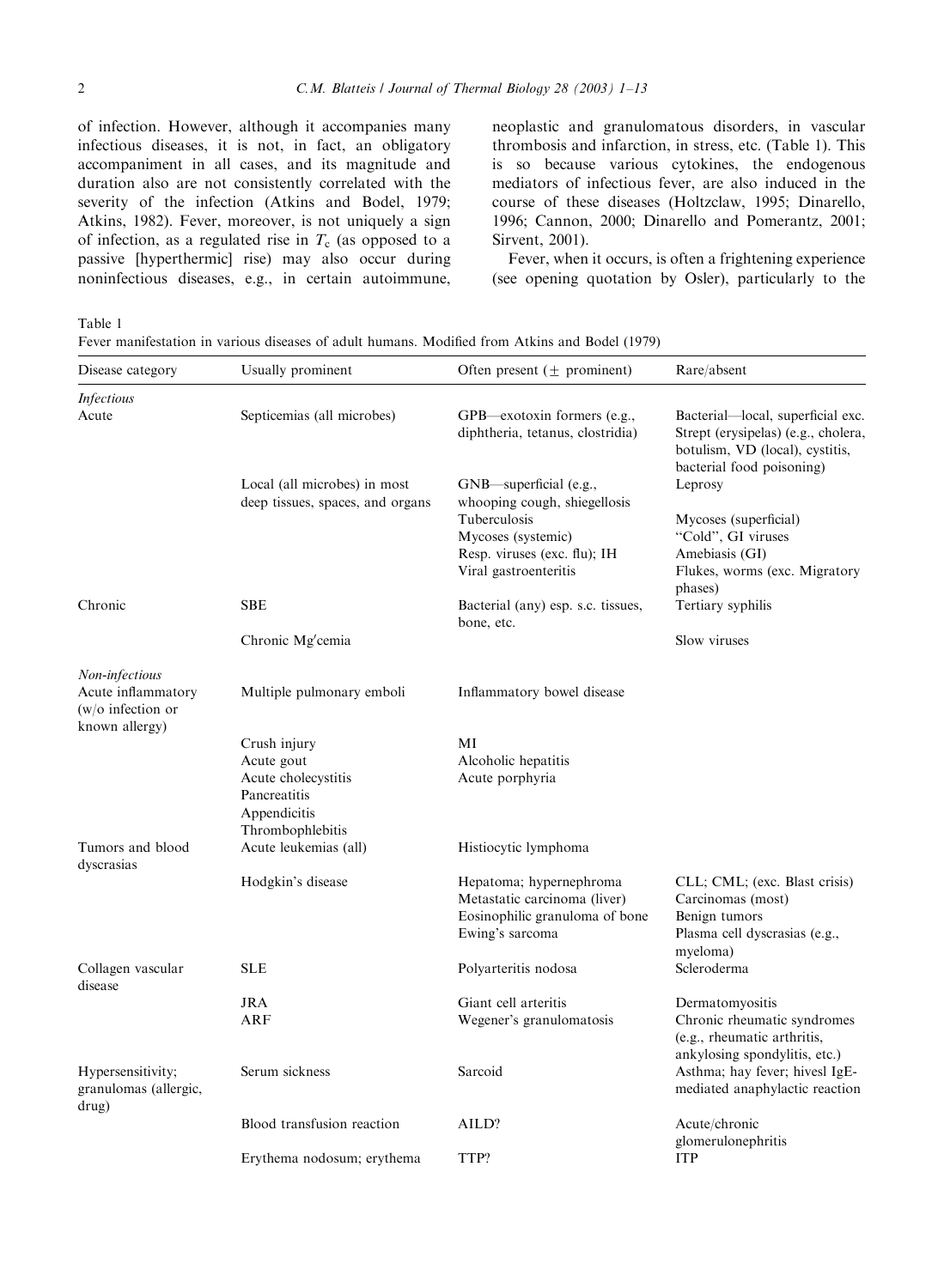Table 1 (continued)

| Disease category | Usually prominent            | Often present $(\pm$ prominent) | Rare/absent                                                                                    |
|------------------|------------------------------|---------------------------------|------------------------------------------------------------------------------------------------|
|                  | multiforme                   |                                 |                                                                                                |
| Abscess          | Any ( $w/a$ ccess to circul) | Small or draining               | Primary biliary cirrhosis<br>"Walled off" or superficial                                       |
| Noninflammatory  |                              |                                 |                                                                                                |
|                  | Heat stroke?                 | Delirium tremens                | Most dermal diseases (exc.                                                                     |
|                  |                              |                                 | Pustulent psoriasis)                                                                           |
|                  |                              | CNS bleed                       | Endocr, metab, storagge<br>diseases CV, pulmonary, GI,<br>neurological disease (w/o<br>inflam) |
|                  |                              | Psychological stress            | Cirrhosis $(1^{\circ}$ bil/Laennec-inact)                                                      |
|                  |                              |                                 | Most coagulopathies                                                                            |
|                  |                              |                                 | Hematolodical disease (RBC),                                                                   |
|                  |                              |                                 | exc. Sickle cell anemia in crisis                                                              |
|                  |                              |                                 | Most poisons                                                                                   |

### Table 2

Sickness behaviors typically elicited by infectious pathogens or their products

Fever Hyperalgesia Lethargy, somnolence Anorexia, adipsia Weakness, malaise Decreased locomotor activity Inability to concentrate Loss of interest in usual activities, listlessness Disappearance of body-care activities Withdrawal

parents of sick children (''fever phobia'' Barton and Schmitt, 1980; Kramer et al., 1985; Crocetti et al., 2001]), because it is attended not only by elevated  $T_c$ s, but also by other signs of ''sickness behavior'' (Table 2). These discomforting sensations can indeed be very alarming to both the patients and/or their caregivers because fever is interpreted by them not as defined by thermal physiologists, but rather as a syndrome indicative of a dangerous and potentially deadly illness (Iriki,1988; Zitelli,1991; Blumenthal,1998). Since antipyretic therapy relieves to varying degrees these untoward signs, hence moderating the discomfort level and alleviating the associated anxiety, this recovery is associated in the minds of many as being directly related to the suppression of the elevated  $T_c$ . But, in fact, the restoration of apparent well-being occurs not because of the lowering of  $T_c$  per se but because most antipyretic drugs, and most typically the nonsteroid anti-inflammatory drugs (NSAIDs), also possess anti-inflammatory and analgesic properties; e.g., prostaglandin  $(PG)E<sub>2</sub>$ , the biosynthesis of which is inhibited by NSAIDs, partly

also mediates, in addition to but separately from the elevation in  $T_c$ , the proinflammatory and hyperalgesic host defense responses to infectious pathogens (Vane, and Botting,1998a,b).

A consideration of fever in terms of its thermal element only, i.e., in accordance with its glossary definition,would thus raise the following questions: what purposes may a rise in  $T_c$ , i.e., an increase in body heat content, serve in the response to natural infections? Is it injurious or beneficial? Indeed, is it a pathological or a physiological response? Attempts to mimic the heat of fever to test its risks or benefits have been made in many studies, with ambiguous results. These have been reviewed extensively by various authors (Atkins,1982; Banet,1983,1986; Blatteis,1986; Duff,1986; Kluger, 1979,1986,1991,1997; Kluger et al.,1998; Kozak,1993; Mackowiak,1994,1997a,b) and therefore will not be reviewed here again except in the context of the present evaluation of the risks or benefits of heat/fever.

# 2. Heat and host defense

That heat itself may be an integral part of host defense is suggested by the fact that it is a characteristic sign of cutaneous inflammatory responses. It occurs as the result of the noxious stimulus-induced local release of various vasodilatory mediators (Majno and Joris,1996; Ward and Lentsch, 1999), thus allowing the inflow of warm blood from the core into the cooler skin. This increased blood supply not only brings neutrophils and monocytes to the afflicted site to phagocytize the invading organisms and to contribute various immune factors, but the added heat, in coordination with these latter factors (chemotaxis), also hastens their migration across venules into the tissue toward the inflamed locus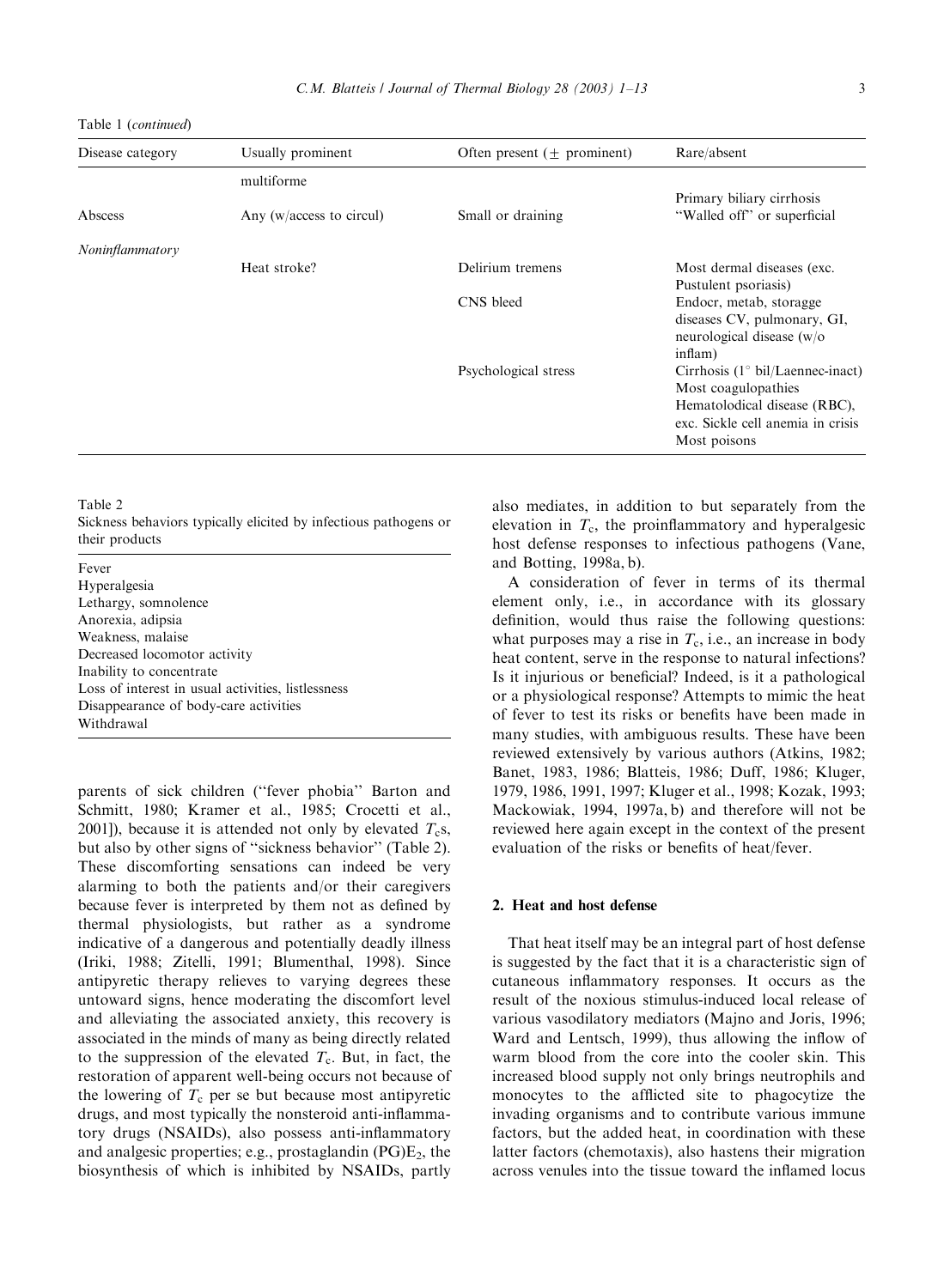| Table 3                                                                             |  |
|-------------------------------------------------------------------------------------|--|
| Some characteristic acute-phase responses to infectious pathogens or their products |  |

| $T_c \uparrow$                 |                                          |                                          |
|--------------------------------|------------------------------------------|------------------------------------------|
| Slow wave sleep $\uparrow$     |                                          |                                          |
| Feeding $\downarrow$           |                                          |                                          |
| Pituitary hormones             |                                          |                                          |
| ACTH <sub>1</sub>              | <b>PRL1</b>                              | <b>TSH</b> J                             |
| GH <sup>†</sup>                | LH <sub>J</sub>                          | $\beta$ -E $\uparrow$                    |
| AVP <sup>†</sup>               | $\alpha$ MSH $\uparrow$                  | SRIF <sub>1</sub>                        |
| Plasma Fe↑, Zn↓, Cu↑           |                                          |                                          |
| Erythropoiesis $\downarrow$    |                                          |                                          |
| Neutrophils $\uparrow$         |                                          |                                          |
| Sympathetic nervous activity?  |                                          |                                          |
| Acute-phase proteins           |                                          |                                          |
| C-reactive protein $\uparrow$  | Serum amyloid A ↑                        | $\alpha_2$ -HS glycoprotein $\downarrow$ |
| Albumin L                      | $IGF-1$                                  | Transferrin Į                            |
| Haptoglobin $\downarrow$       | Fibrinogen ↑                             | Ceruloplasmin ↑                          |
| Complement ↑                   | $\alpha_1$ -acid glycoprotein $\uparrow$ | $\alpha_1$ -antichymotrypsin $\uparrow$  |
| $PLA_2$ <sup>↑</sup>           | IL-1RA $\uparrow$                        | LBP <sub>1</sub>                         |
| Bone substance                 |                                          |                                          |
| Muscle proteolysis $\uparrow$  |                                          |                                          |
| Glucone ogenesis $\downarrow$  |                                          |                                          |
| Lipogenesis $\uparrow$         |                                          |                                          |
| Pancreatic insulin↑, glucagon↑ |                                          |                                          |

(thermotaxis). The biological activities of these immune factors are also enhanced by heat (see later), further helping to resolve the inflammation. But is this hyperthermic response to inflammation of the skin analogous to the febrile response to infection in the core? Although an infection that develops in the core also evokes increased blood flow to the infected locus, the blood that perfuses this site is at the temperature of the core, i.e., inflamed inner organs cannot become hotter by increased inflow of blood because they are already as hot as the blood that perfuses them. Could fever then be to the body core the systemic analog of the local heat response to inflammation of the body wall? It is noteworthy in this regard that there exists in infection an upper febrile limit (''hyperthermic ceiling'' [Mackowiak and Boulant, 1996]) such that the  $T_c$  does not reach a level at which  $T$  per se becomes lethal to the host.

The principal objectives of anti-infective host defense are to eradicate from the body any pathogenic microorganisms and/or their products that may have invaded it, to forestall the potentially deleterious effects of these invading agents, and to repair any damage that they may have caused. This process begins with the almost immediate activation of an extensive, nonspecific host defense response, the innate immune response. Besides the induction of multiple immune factors, the overall response consists of a panoply of both simultaneous and sequential reactions, many of them centrally mediated, termed the ''acute-phase response'' (Kushner and Rzewnicki,1999; Munford and Pugin,2001). It is

manifested, in addition to fever, by the sickness behavior mentioned earlier as well as by an array of neural, endocrine, and metabolic changes (Table 3). On this basis, since the rise in  $T_c$  is a component of the characteristic acute-phase response to infectious noxa, a quick answer to the questions raised in the previous section is that fever is properly a ''physiological'' response. It is, consequently, homeostatic and, as such, presumptively "beneficial." This was, in fact, the established viewpoint for a long time (see the opening quotations) until aspirin was introduced commercially in 1899 and, thanks to its apparently negligible adverse effect on the outcome of disease, became a routine antipyretic prescription (Styrt and Sugarman,1990; Klein and Cunha,1996; Mackowiak and Plaisance, 1998; Kaven et al., 2000; Plaisance and Mackowiak, 2000; Mackowiak,2000a,b; Aronoff and Neilson, 2001). Then why ''is fever good or bad?'' still an issue? Probably because the overall evidence supporting a role for fever as enabling animals to resist infection is, in fact, confusing due to the fact that the available data are confounded by the diversity of experimental models that were used to evoke fever and/or to evaluate the outcome of the induced infection.

## 3. Heat and survival

Many studies have suggested that warming the body is associated with shortened disease duration and improved survival. In the best known of those studies,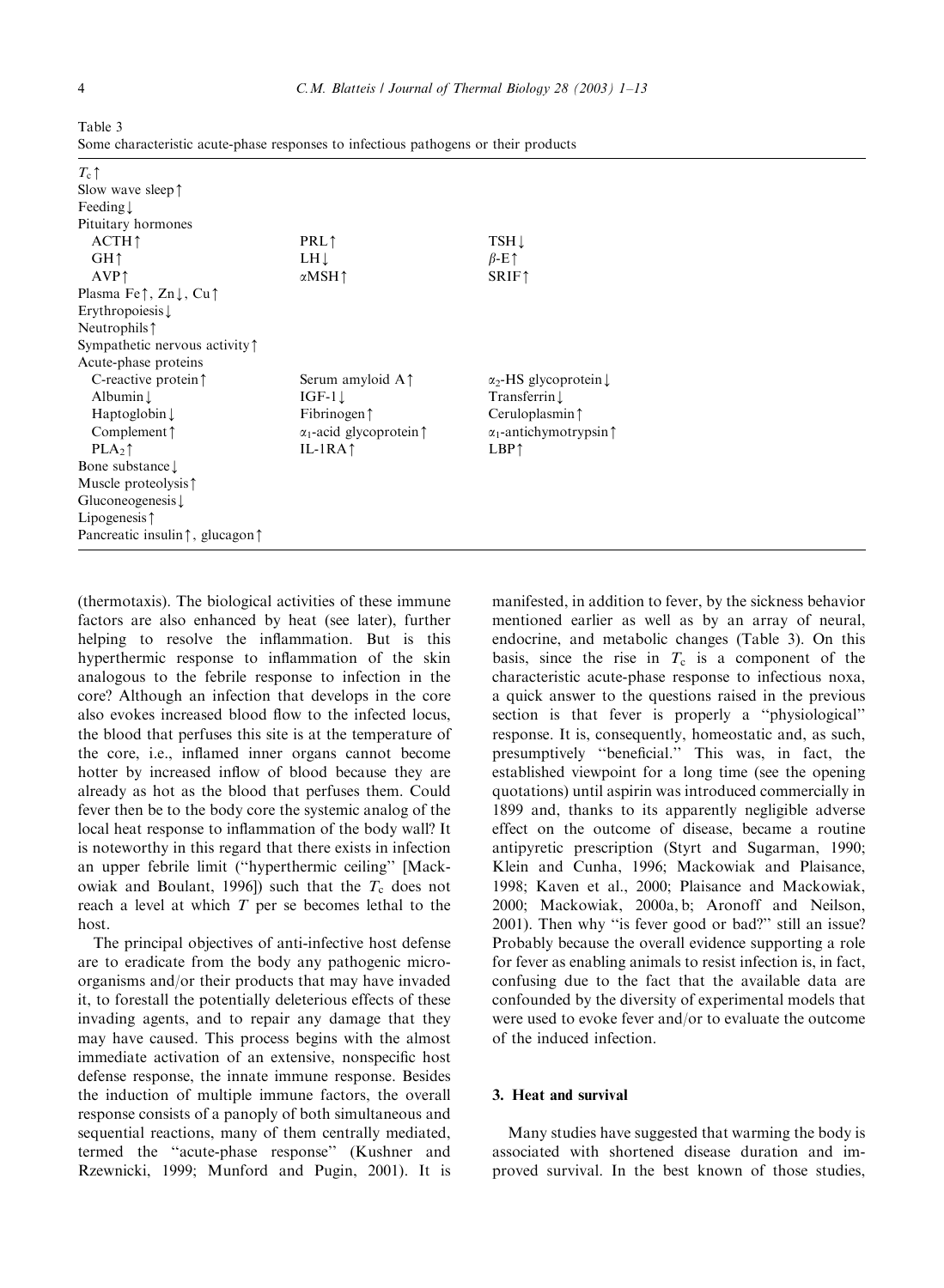Bernheim and Kluger (1976) found a direct correlation between the ability of desert iguanas to resist an usually lethal infection caused by the subdermal administration of Aeromonas hydrophilia and an increase in  $T_c$  achieved by these reptiles either behaviorally choosing or being placed in an appropriately warm environment. Subsequent reports that various other ectothermic vertebrates and some invertebrates can develop fever in response to different pyrogens (reviewed in Kluger, 1979, 1991, 1997) have contributed to the notion that fever is phylogenetically very ancient and therefore likely to have survival value. If fever, thus, were beneficial, then by extrapolation, suppression of fever should be detrimental. Indeed, the heat-seeking behavior of the infected lizards described above was abolished by sodium salicylate treatment, and this severely reduced their survival rates (Bernheim and Kluger,1976). But, on the other hand, not all ectotherms respond with fever to pyrogenic stimuli (Zurovsky et al.,1987a,b).

Although several studies have also documented improved survival of febrile infected patients as compared to patients who for some reason were unable to generate fever, and other studies have reported reduced survival when various infected endotherms were pretreated with antipyretics (reviewed in Mackowiak, 1997b, 2000b), such studies are difficult to interpret because the outcome may have been dictated by the nature of the infectious pathogen, the course of the infection itself, ancillary treatments that could not be withheld for ethical reasons, the overall status of the host,and other confounding variables. Furthermore, since antipyretics are prototypical home and medically prescribed remedies of fever with, in general, no untoward effect, it may be surmised that the administration of, in particular, NSAIDs does not adversely affect resistance to infection or survival from it. Indeed, the concatenation of adaptive acute-phase responses which accompanies fever is not generally affected by these agents, although it should be noted that the blockade of PGE<sub>2</sub> synthesis by NSAIDs also disinhibits the production of cytokines (reviewed in Vane and Botting, 1998a, b), which may engender deleterious consequences in the host. Interpretation of the results of specifically designed human experiments have been complicated in that nonreplicating agonists, such as high doses of endotoxin or proinflammatory cytokines rather than viable infectious pathogens, were administered, usually in a single bolus. Also, in many studies, the subjects'  $T_c$ s were manipulated by external warming before or after the infectious challenge. However, no specific, controlled studies on the effect of the use of NSAIDs on the mortality and morbidity potentially associated with infectious fevers in human beings have as yet been reported, to our best knowledge. Other compensatory mechanisms that may be triggered homeostatically when fever is suppressed could also account for the absence of demonstrable differences in patients whose infections are allowed to run their courses without NSAIDs.

Hence, despite the ubiquity of the febrile response, its beneficial survival value cannot be derived with assurance from those studies. Indeed, a direct, in vivo test of its adaptive value is hard to design in homeotherms because it is difficult to isolate  $T_c$  as a single manipulated variable, and also because the morbidity and mortality associated with infectious disease are determined in large measure, as indicated earlier, by the co-operation of other host defense systems, most notably the immune system. It should also be noted in this regard that many aged animals exhibit reduced febrile responses (Bender and Scarpace,1997; Roghmann et al., 2001) and that the neonates of most species do not generally develop fever in the first few days of life (Blatteis,1980,1983,1989; Bonadio et al.,1990; McCarthy, 1997), yet all produce cytokines and acutephase reactants (Dinarello et al.,1981; Pillay et al.,1994; Roubenoff et al.,1998; Bruunsgaard et al.,2001) and generally survive infection (McCarthy, 1997), suggesting that other factors in the host defense system can supplant fever per se for survival. Albeit that, again, no controlled studies exist that show that aged animals or neonates would fare better or worse if their  $T_c$  were elevated to febrile levels, a general evolutionary theory of fever as a survival adaptation is thus, as yet, only an interesting hypothesis.

But the fact remains that heat/fever is a part of the acute-phase response. Might heat be beneficial by virtue of a direct inhibitory effect on the pathogenicity of infectious microorganisms? And/or, since antimicrobial resistance depends in large part on an activated immune system, might the role of heat be to mediate this activation?

#### 4. Heat and microorganisms

The notion that the heat of fever may kill invading infectious microorganisms underlied Wagner-Jauregg's rationale and earned him the Nobel Prize in Physiology or Medicine in 1927 when he successfully treated neurosyphilis by giving malaria to his patients and then curing them with quinine (Wagner-Jauregg, 1965; Whitrow,1990). Similarly successful outcomes of ''fever treatments'' were subsequently reported for other pathogens (certain bacilli, fungi, parasites, and viruses) (reviewed in Kluger,1979,1997). It is now clear that these beneficial results were due to the fact that microorganisms that live optimally in  $T_s$  from 35 $\degree$ C to  $37^{\circ}$ C are intolerant to Ts above this range; i.e., Ts in the physiologic febrile range  $(38-41^{\circ}C)$  inhibit their growth, denature their proteins, and destroy their infectious activity (reviewed in Rodbard et al.,1980;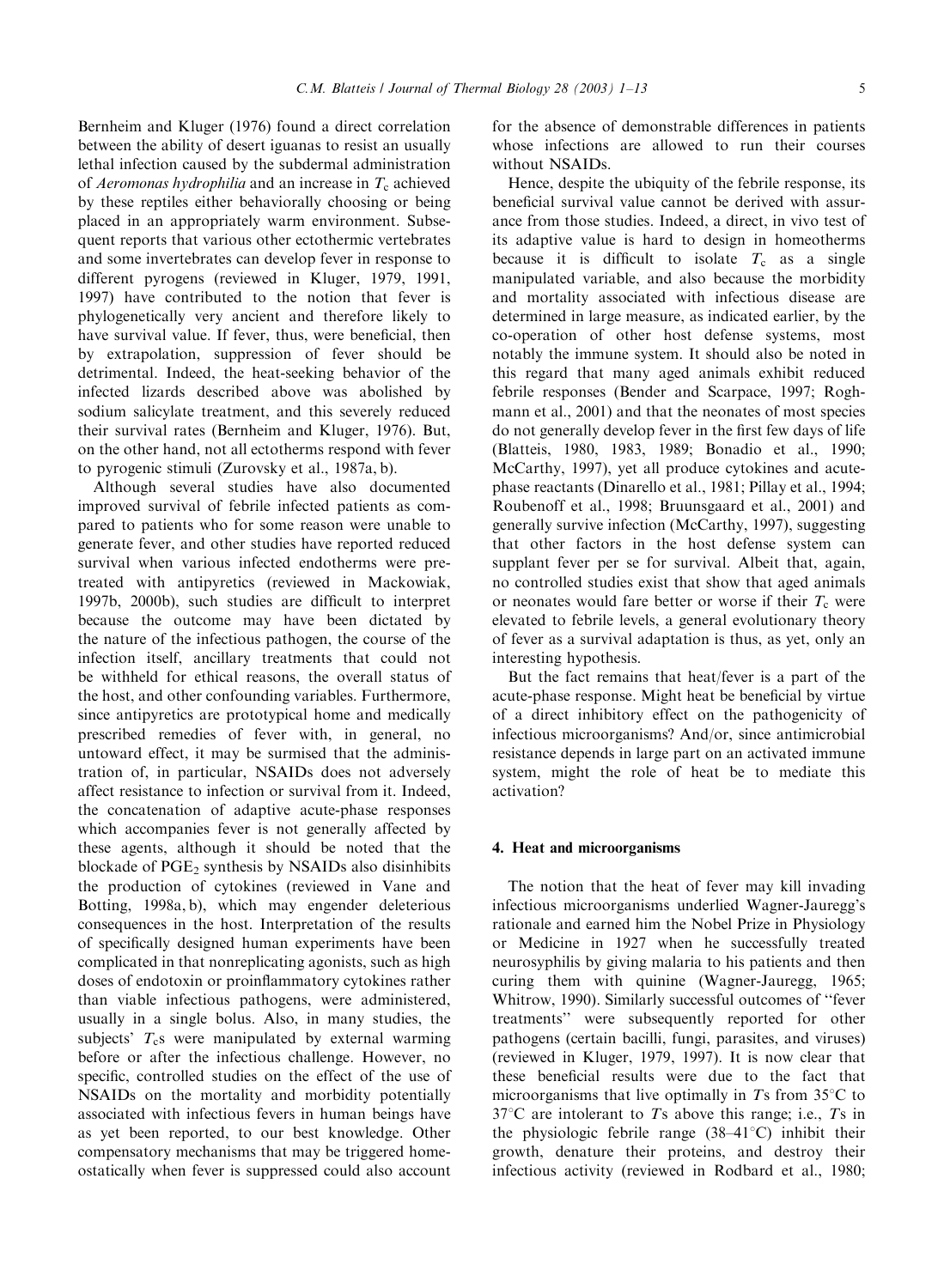Mackowiak,1991). They thus preferentially colonize the relatively cooler anatomic regions of the body, viz., skin, distal extremities, external ears, nasal cartilage, and scrotum. Most pathogens, however, induce fevers that peak at levels below those that would kill them; indeed,  $T<sub>c</sub>$ s lethal to invading microbes are rarely reached in natural disease. Thus, organisms whose optimal viable  $T$ range is within the physiologic  $T_c$  range (i.e., 33–41<sup>o</sup>C) are generally little affected by  $T_c$ s in the febrile range (Fig. 1). This fact may account for the mixed results of studies in which the effects of  $T$  on microbial death were examined in in vitro studies conducted under conditions in which Ts were above the physiologic febrile range and sustained for several hours. This is not the usual pattern in natural fever, which is characterized by variations in  $T_c$  of  $\sim$  2°C over a few hours, a cycle that could allow microorganisms to adapt to degrees of heat that otherwise could be inhibitory. Moreover, although suggestive, in vitro experiments have to be interpreted with caution because they involve important variables other than  $T$  that may affect the results. For example, differences in the chemical composition of the medium, its pH and  $O<sub>2</sub>$  content, all affect the thermal susceptibility of the organisms. The phase of growth of the organisms also is important, since organisms that are dividing rapidly are less resistant to increases in  $T$  than organisms in the stationary phase; the availability of iron is also critical for the proliferation of some bacteria (Weinberg,1978; Kluger and Rothenburg,1979). These variables have not been consistently controlled. Also, while there is an implicit assumption that lower bacterial counts signify less severe infection, this does not, as mentioned earlier, necessarily correlate with fever height or host survival. For example, more Streptococcus pneumoniae-infected, febrile rabbits died than infected animals with attenuated fevers, despite no bacteremia in the former and bacteremia in the latter (Klastersky, 1971). Similarly, in a Klebsiella pneumonia peritonitis model, survival was improved and bacterial load reduced when  $T_c$  was maintained in the febrile range albeit that the tissue pathogen load at death was considerably lower in the warmer mice, suggesting that death occurred despite successful pathogen clearance (Jiang et al., 2000). It is probable, therefore, that host survival is associated more importantly with beneficial host–pathogen, i.e., immune, interactions rather than with a direct, toxic effect of heat on the pathogen.

### 5. Heat and immunity

Since anti-infective host defense mechanisms are fundamentally dependent on an activated immune system, an influence of heat/fever on immune responsiveness



Fig. 1. Optimal viable temperature ranges of different classes of microorganisms. Adapted from Rodbard et al. (1980) and Mackowiak (1991).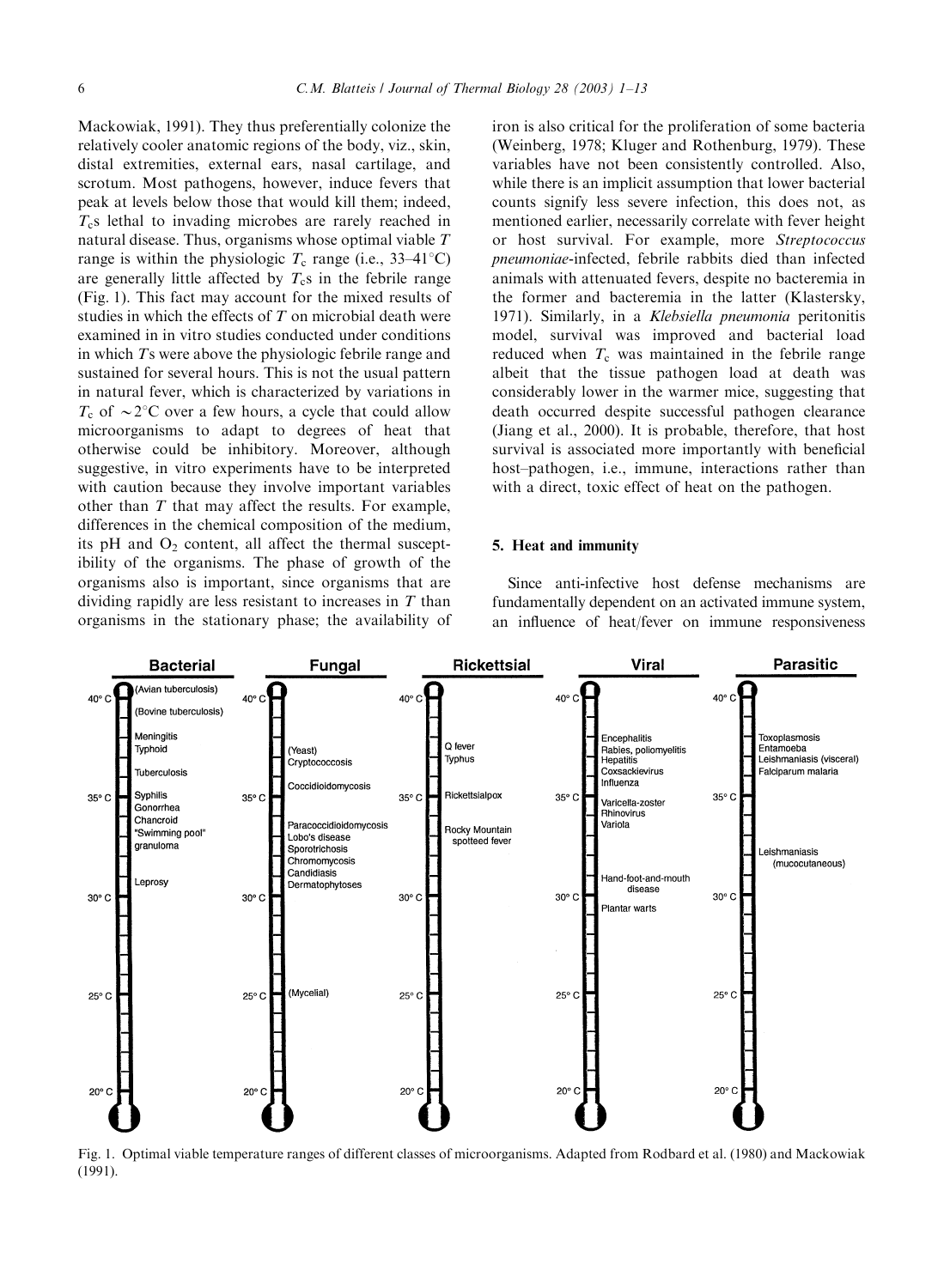might be anticipated. Indeed, thermal enhancement of various immune functions has been documented in many studies (reviewed in Roberts, 1991a, b; Hanson, 1998). Some pertinent immunological consequences of heat/fever are summarized in Table 4; among those listed, increased granulocyte emigration from the circulation toward the local site of inflammation is of interest: it was also observed in the infected lizards mentioned earlier (Bernheim et al., 1978), i.e., like heat itself, this response too is a highly conserved local defense mechanism. A priori, these effects are not surprising since some potentiation by heat of biological activities generally would be expected. However, it should be noted that, in fact, not all immune functions are potentiated by febrile range  $T_s$ . For example, the chemotactic activity of neutrophils is not enhanced and their bactericidal capacity is only weakly and inconsistently augmented,while the cytotoxic activity of natural killer cells is reduced rather than increased in the febrile range (reviewed in Hasday,1997). These differential responses would suggest that the effects of heat/fever on immunological mechanisms may be function- and/or cell-specific, i.e., that the role of heat/fever may be more discrete in this regard that generally thought. Definitive conclusions from the available data are difficult, however, because the experimental conditions under which the various determinations were made were far from uniform. Thus, the studies were generally conducted ex vivo, using either individual or mixed cell populations from uninfected donors or donors infected with diverse pathogenic agents (e.g., various microorganims, endotoxins, or proinflammatory cytokines) administered at different times after or before cell harvesting, respectively. Moreover, different  $T$  ranges, many often exceeding the normal febrile range observed during infection, were applied for varying durations (in some

Table 4 Some immune benefits of heat/fever

| Enhanced neutrophil and monocyte motility and emigration         |
|------------------------------------------------------------------|
| Enhanced phagocytosis and pinocytosis                            |
| Increased oxygen radical production by phagocytes                |
| Increased interferon (IFN) production                            |
| Increased antiviral, antitumor, antiproliferative, and NK cell-  |
| stimulating activities of IFN                                    |
| Potentiated IFN-induced anti-anaphylaxis (anergy)                |
| Enhanced expression of $F_c$ receptors                           |
| Increased T-helper cell activation, expression, recruitment, and |
| cytotoxic activity                                               |
| Increased antibody production                                    |
| Increased T-cell proliferative response to nonspecific mitogens, |
| IL-1 and -2, and allogeneic lymphocytes                          |
| Increased killing of intracellular bacteria                      |
| Increased bactericidal effect of antimicrobial agents            |
| Induction of cytoprotective HSPs in host cells                   |
| Induction of pathogen HSPs, which activate host defenses         |
|                                                                  |

cases, days) to the cells either before or after the infectious stimulus, seldom coincident with it. Consequently, although admittedly strongly suggestive, the listed effects of heat/fever on immune responsiveness are as yet only presumptively beneficial and cannot directly be linked to host survival in systemic infection.

A feature of the data listed in Table 4, however, is noteworthy, viz., the majority of benefits relate to events that occur during the subsequent adaptive rather than during the initial innate immune response to infectious stimuli. This is not surprising insofar as the duration of natural fevers generally extends beyond the nonspecific into the specific stage of the immune response. Hence, it is logical to expect that its effects may impact on the immunoprotective mechanims of this latter stage as well. For example, some hours after the initial infectious challenge, circulating monocytes and activated lymphocytes (particularly type-1 T-helper cells [Th1] and B-cells) are recruited to the inflamed tissue. Repasky and her colleagues (Hughes et al.,1987; Di et al.,1997; Burd et al.,1998; Wang et al.,1998,1999; Evans et al., 1999, 2000, 2001; Ostberg and Repasky, 2000; Ostberg et al.,2000a,b,2001) have elegantly demonstrated how heat in the febrile range dynamically modulates the regional recruitment of circulating lymphocytes. It does so in two ways. First, one of the earliest changes that T-lymphocytes undergo during their migration toward an inflamed site is cellular polarization and uropod formation; this process involves a reorganization of the spectrin-actin based structural cytoskeleton and of its associated molecules and results in an increase of its tensile strength. These changes are enhanced by heat alone, without any other immunological stimulant; they are not seen following more severe hyperthermic protocols. Second, lymphocyte adhesion itself is initiated by L-selectin and alpha4beta7-integrin on the microvillous processes of lymphocytes. The cells first roll, then attach onto high endothelial venules (HEV) of secondary lymphoid organs (e.g., lymph nodes, spleen) and of inflamed tissue under hemodynamic conditions by adhering to beta2-integrin and LFA-1 HEV counterreceptors (Steeber et al.,1998). Febrile Ts in vitro stimulate L-selectin and alpha4beta7-integrin-dependent adhesion to HEV through the release of autocrine factors, without affecting the surface density of these molecules. The meanwhile increased tensile strength of the lymphocytes allows the L-selectin to become firmly anchored to the structural cytoskeleton and, consequently, the adherent lymphocytes better to withstand the shear conditions in the blood vessels. This bimodal, heatdependent regulation of the lymphocyte–endothelium adhesion mechanism thus amplifies lymphocyte delivery to lymph nodes and inflamed tissues. It is detected in lymph nodes within 2–6 h after heat stimulation and 8–24 h before antigen-specific T-cells become activated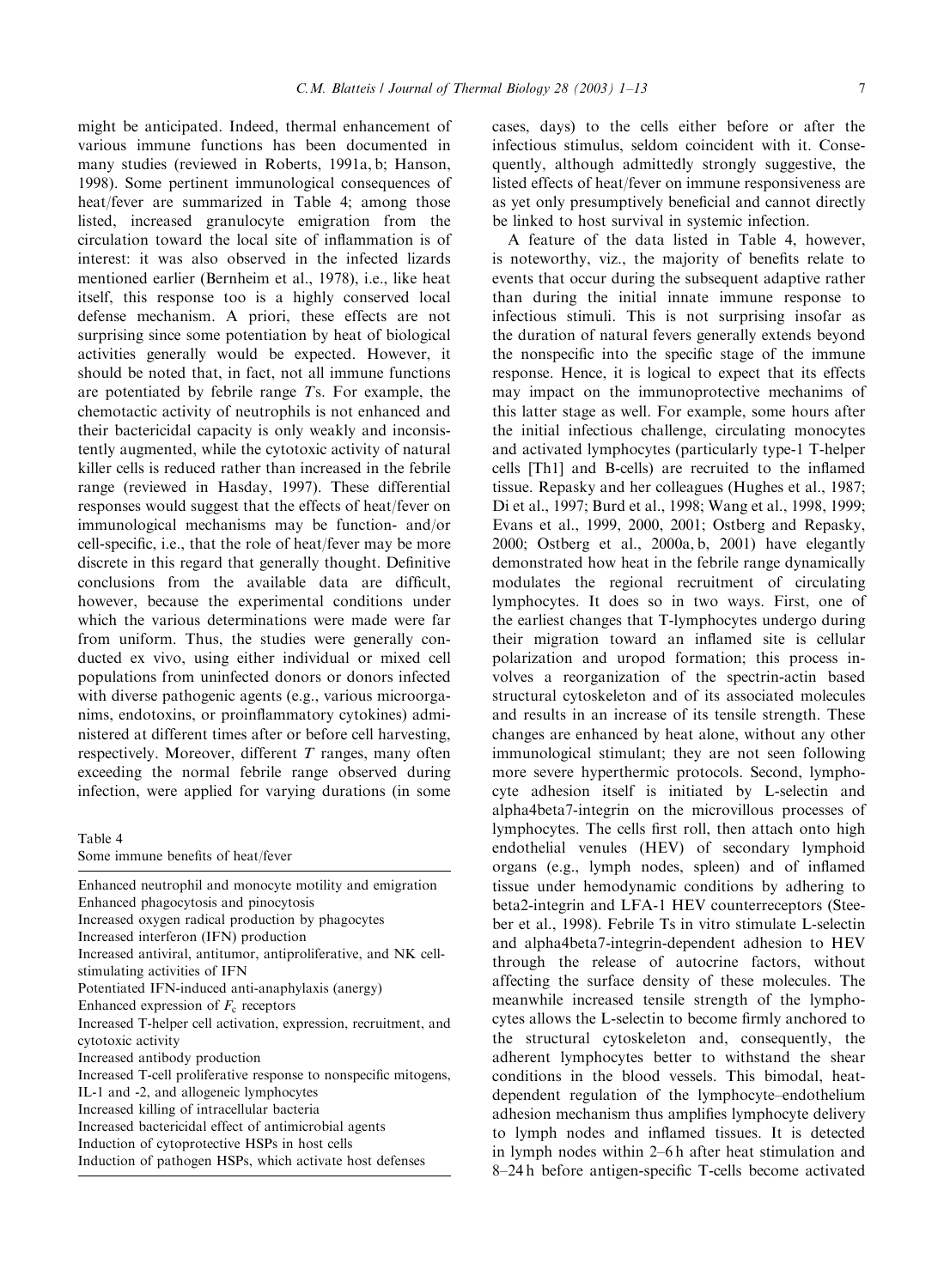in lymph nodes during a primary immune response. By thus helping to direct the homing molecules on lymphocytes to the corresponding adhesion molecules on HEV, heat/fever contributes to focusing the adaptive immune response to infected sites and associated lymphoid tissues while preventing the emigration of lymphocytes to other, uninflamed tissues. At the infection site, macrophages that have earlier taken up antigens present them to the arriving T-cells in a form that they can recognize (antigen-presenting cells). These T-cells, in turn, release soluble mediators, including cytokines, that activate the phagocytes to destroy the pathogens they have internalized. Phagocytes also utilize antibodies released by B-cells similarly attracted to the site to allow more effective recognition of pathogens. It should be noted in this context that the T-cells are the principal producers of cytokines once an infection has become established and the adaptive immune response is initiated; these cytokines could thus account for the continued systemic fever.

But the preceding now raises a new issue: is the complementary, heat-induced enhancement of the processes listed in Table 4 the only advantage of fever? If so, this would seem to minimize the significance of heat/ fever as a primary modulator of host defense and instead relegate it to a secondary, auxiliary role. Indeed, consignment to such a role, albeit important, could justify its pharmacological suppression, since this should result only in the return of affected immune functions to their normal infectious stimulus-induced rate rather than their heat-accelerated rate of activity, without fatal interruption of host defense mechanisms—as indeed would seem to be the case in most clinical situations. But why then does fever develop so early, i.e., during the innate immune response?

## 6. Heat and cytokines

Although the detailed mechanisms of the afferent initiation of anti-infective host responses are still incompletely understood, it is generally agreed that endogenous factors released secondarily by, primarily, mononuclear phagocytes (blood-borne neutrophils and monocytes and tissue macrophages) activated in response to the invasion of the host by infectious pathogens play major mediatory roles. The substances thus generated belong to a class of (immuno)peptides termed cytokines; by an as yet debated mechanism, they signal the body's relevant controllers in the anterior hypothalamic area (AH) of the brain to begin the acutephase response. Other, more proximal mediators, e.g., prostaglandin  $(PG)E_2$ , norepinephrine, etc. are thought to modulate the later steps of the response in the AH (reviewed in Blatteis and Sehic,1997; Blatteis et al., 2000).

It is generally considered that the cytokines tumor necrosis factor (TNF) $\alpha$ , interleukin (IL)-1 $\beta$ , and IL-6 are the principal mediators of the pyrogenic response to Gram-negative bacterial infections; interferon  $(IFN)$ <sup>*n*</sup> is additionally released in response to viral stimuli (Netea et al.,1999; Netea et al.,2000; Dinarello and Bunn, 1997). In vitro at room temperature, the magnitude of their expression is generally directly proportional to the endotoxic dose. In addition to their direct stimulation by endotoxin, TNF $\alpha$  and IL-1 $\beta$  also induce each other and both induce IL-6; but IL-6, in turn, downregulates  $TNF\alpha$ and IL-1 $\beta$  expressions (reviewed in Dinarello, 1997a, b, 1999,2000). In vivo following a single peripheral bolus of endotoxin, these cytokines generally culminate in blood in the sequential order TNF $\alpha$ , IL-1 $\beta$ , and IL-6, are expressed concurrently for various durations, then recede to control levels in a relatively short period (Cannon et al.,1990; Jansky et al.,1995; Kozak et al., 1998). In natural infections, however, their plasma levels do not correspond continuously and directly with the febrile course.

It should be remembered, however, that cytokines are structurally and functionally diverse proteins, with complex activities beyond pyrogenesis, some overlapping and others antagonistic. It may be speculated, therefore, that their net effect is determined by the magnitude, timing, and pattern of their collective expression. It may be further speculated that, although they are necessary for optimal host defense, their inopportune production could provoke pathogenic consequences. Indeed, their dysregulated expression often causes progressive, lethal inflammatory responses to stimuli that are not normally lethal. For example, although  $TNF\alpha$  is an early and essential activator of host defenses and failure to express it results in persistent and potentially lethal systemic inflammation (Beutler, 1999; Marino et al., 1997), its inappropriate, high, or prolonged expression, especially in the concomitant presence of IL-1 $\beta$  or IFN<sub> $\gamma$ </sub>, can lead to tissue injury, multiorgan failure, septic shock and death (Tracey and Cerami,1994). It follows from the preceding that counter-regulatory mechanisms that limit the further expression of, in this example,  $TNF\alpha$  would be vitally important. Such compensatory mechanisms, of course, exist. They include various endogenous soluble inhibitors induced by TNF $\alpha$ , viz., IL-4, -6, -10,  $-13$ , PGE<sub>2</sub>, glucocorticoids, and TGF- $\beta$  (Dinarello, 1997a,b), but also an endogenous physical factor, viz., increased  $T_c$ .

As would be expected, the expression and bioactivity of pyrogenic cytokines are importantly influenced by heat/fever, but the reported effects have been variable, mostly for the same reasons as those cited earlier for the inconsistency of its effects on immunity, viz., that the experimental models and designs used were very dissimilar. For example, exposure to febrile range heat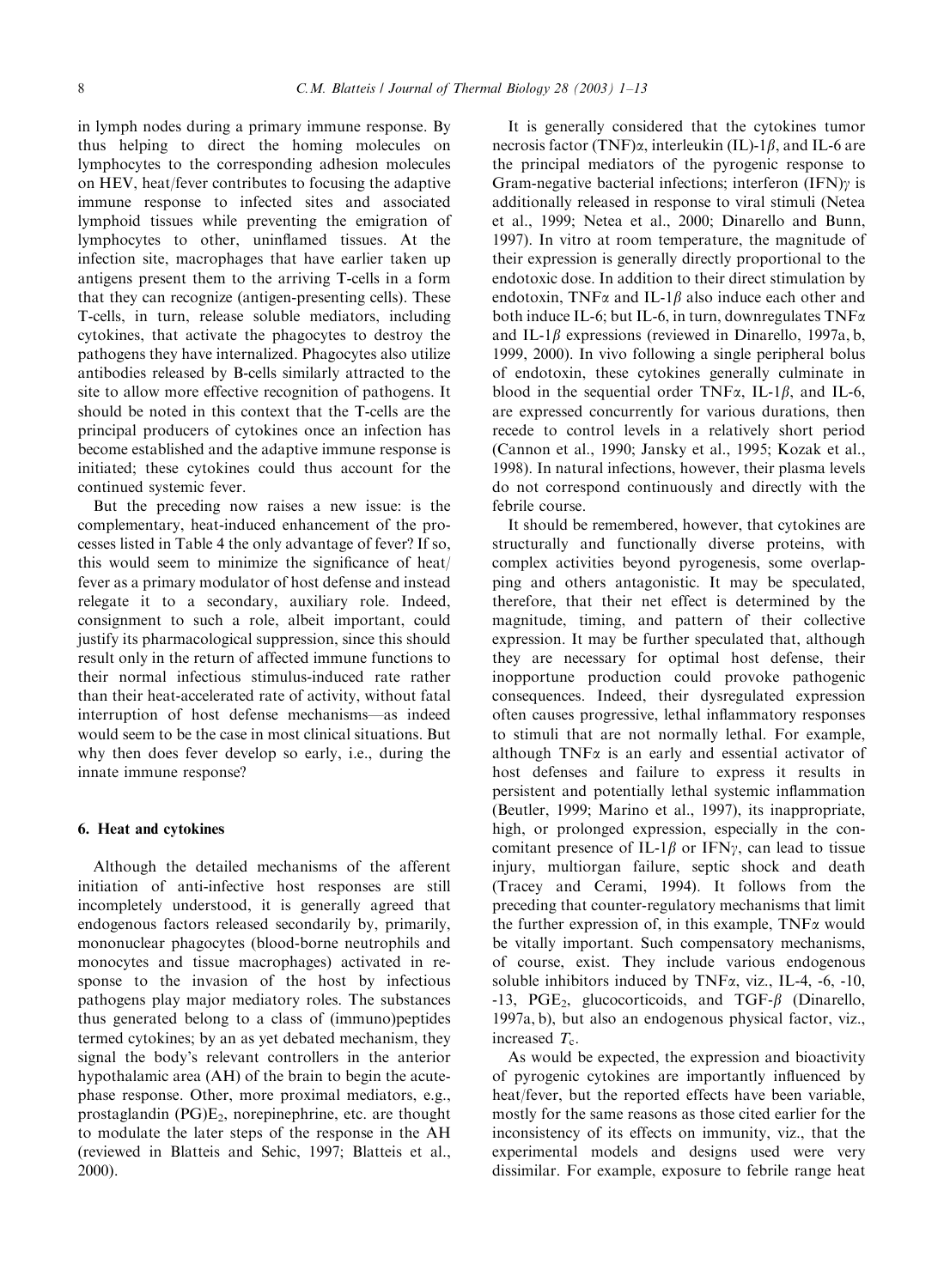per se did not induce increases in systemic cytokine levels in BALB/C and C57 mice, but when external heat was applied immediately after an intraperitoneal injection of endotoxin, TNF $\alpha$  and IL-6 levels were greater in BALB/C, C57, and CD-1 mice than after endotoxin alone (Jiang et al., 1999a, b). By contrast, in vitro heat treatment of endotoxin-stimulated peritoneal macrophages resulted in decreased cytokine production as compared with controls,whereas exposure to Ts above the febrile range enhanced their release (Ensor et al., 1994; Jiang et al.,1999a,b). It now emerges that the direct effects of elevated  $T_c$  on cytokine generation may depend, in fact, on the cytokine studied, its cellular source, the magnitude of the  $T_c$  increase, and the nature of the stimulus used to induce its production. In a novel approach, Hasday and his colleagues (Hasday, 1997; Jiang et al.,2000; Singh et al.,2000; Hasday et al.,2000, 2001) have recently shown that the temporal relationship between host cell stimulation and the increase in  $T_c$ is very important. Thus, exposure of human and murine macrophages in vitro or of anesthetized mice stimulated with endotoxin and raised to  $T_c$  39.5–40.0°C significantly shortened the duration of TNF $\alpha$  and IL-1 $\beta$ transcriptional activation. Repression of transcription was accomplished by heat shock factor (HSF)1 binding to their promoters; HSF1 is activated in macrophages by febrile range  $T$ s as well as by, e.g., the soluble counterregulatory compounds IL-6 and  $PGE_2$  (Singh et al., 2002). Specifically, using a murine endotoxin-challenged model of sepsis, these workers demonstrated that raising  $T<sub>c</sub>$  to the febrile range immediately before or coincident with the endotoxic challenge reduced the rate of early TNF $\alpha$  production by Kupffer cells, thus leading to a self-limiting pulse of  $TNF\alpha$  in the febrile animals; i.e., heat/fever enhanced the early expression of  $TNF\alpha$  but, by reducing the duration of its expression, it also limited its potential toxicity. Heat/fever furthermore delayed the generation of IL-1 $\beta$  by these cells but enhanced that of IL-6—which, as already mentioned, downregulates  $TNF\alpha$ and IL-1 $\beta$  expressions—thus preventing the simultaneous expression of both these latter cytokines and thereby avoiding their potential, synergistic, harmful effects. In further studies, this group substantiated the role of fever as a putative endogenous regulator of cytokine production by confirming in different models of inflammation that the peak levels of  $TNF\alpha$  occur earlier and are higher in plasma and liver while, simultaneously, the early peaks of IL-1 $\beta$  are attenuated and its late peaks are delayed in plasma and lung and while the levels of circulating and tissue-associated IL-6 are also rising  $(Fig. 2)$ . But, on the other hand, in a model of peritoneal infection, the peaks of  $TNF\alpha$  and  $IFN<sub>Y</sub>$  were coincident, thereby enhancing local antimicrobial defenses at the primary site of infection. Taken together, these results indicate that the effects of fever are critical, complex, and specific for each cytokine

20  $\mathbf 0$ ż έ Ś À 1200  $IL-6$ Plasma IL-6 concentration 1000 800  $(nq/ml)$ 600 400 200  $\mathbf 0$  $\overline{2}$ 3  $\ddot{\mathbf{O}}$ 4 5 1 Time after LPS (h) Fig. 2. Effects of endotoxin  $(E. \; coll$  lipopolysaccharide, LPS;  $50 \,\mu$ g, ip) on the plasma levels of tumor necrosis factor (TNF) $\alpha$ , interleukin (IL)-1 $\beta$ , and IL-6, measured by ELISA, of anesthetized CD-1 mice (25–30 g;  $n=6$ /treatment), clamped at  $37^{\circ}$ C or  $40^{\circ}$ C by suspension in constant-temperature water baths beginning 5–10 min before LPS administration. Conscious mice maintained at  $T_a$  22–24°C were the controls (unclamped). Blood samples were collected at the times indicated. \*Significantly different from corresponding unclamped mice;  $\dagger$ significantly different from both 37°C clamped and unclamped mice. Modified from Jiang et al. (1999b).

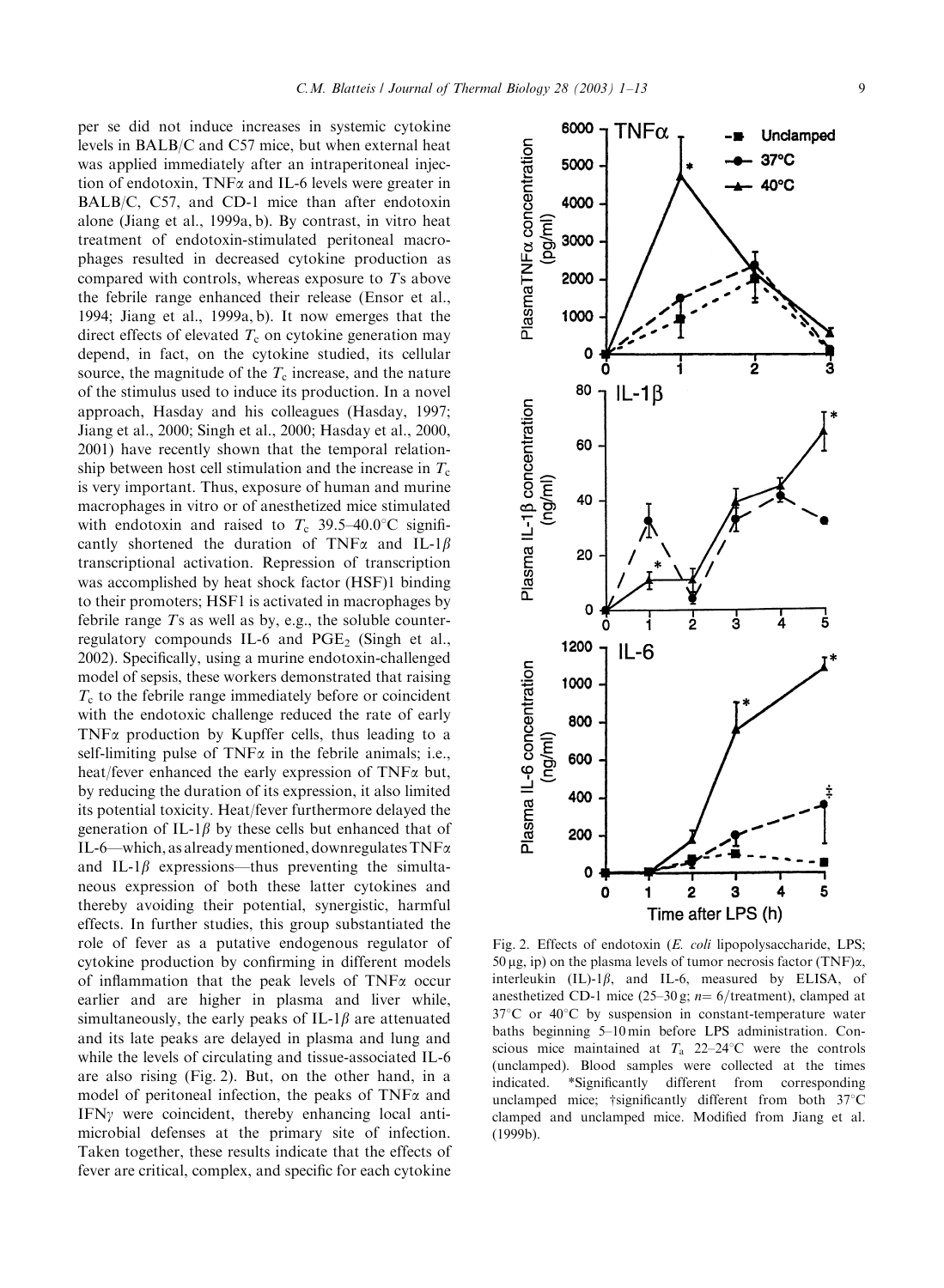and also for each body compartment. Thus, subtle changes in the features of the various, individual factors involved may impact profoundly on the course and resolution of the inflammatory process.

#### 7. General conclusions

Fever, the body's most manifest sign of infectious illness, is only one of a concatenation of complex, nonspecific host defense responses to infections. Although a direct link between fever and host survival is tenuous, there is little doubt that fever is a physiological response to invasion by infectious pathogens and that, as such, it is not per se injurious to the afflicted host. But assessing the benefits of fever in vivo is complicated by the difficulty of separating the effects that are due to the thermal element of fever alone from the multivariate other physiological, neurological, biochemical, and immunological events that co-occur during the febrile response because many of these events share the same mediators. Indeed, as discussed, raising  $T_c$ , although it reduced bacterial proliferation in some instances, particularly when associated with iron deprivation, tended to reduce rather than to improve host survival. Death, when it occurred in febrile animals, was caused by collateral damage from host defenses while death in afebrile animals came as a result of overwhelming bacterial infection. Heat/fever, however, is clearly beneficial as an adjuvant to immunological functions, enhancing, e.g., the homing potential of T-lymphocytes by modulating critical steps in the signal transduction pathway involved in their polarization, activation, motility, and finally L-selectin-mediated adhesion to HEV. But more importantly, since effective antimicrobial host defense mechanisms clearly depend on the concerted interplay of many, precisely timed and patterned factors mediated by a delicate and complicated cytokine balance, fever, it would appear, creates the optimal thermal environment for their properly coordinated and appropriate expression. This evolutionarily conserved response to infection, therefore, would seem to serve a pivotal role during, particularly, the early phases of anti-inflammatory host defense responses. Hence, it would seem to this reviewer that antipyretic medications, by defeating the purpose of this precisely orchestrated and optimized host response, should be avoided and that, unless overriding conditions exist (Cooper, 1995; Klein and Cunha, 1996; Mackowiak and Plaisance,1998; Hasday and Garrison,2000), letting fever take its natural course would be the more salutary approach, at least early on during an infection's course. Therapeutic interventions instituted later on may interfere less with overall host defenses. But, as a matter of principle, the temporal relationship between the expressions of the various pro- and anti-inflammatory

mediators and modulators induced in response to the infection (cytokines, eicosanoids, various peptides, glucocorticoids, etc.) and the timing of specific treatments (antipyretic, anti-inflammatory, analgesic, etc.) should be an important consideration in instituting such treatments.

#### Acknowledgements

This project was supported, in part, by NIH grants NS 34857 and NS 38594. I thank Ms. Easter Jenkins for her excellent secretarial support.

# References

- Aronoff, D., Neilson, E., 2001. Antipyretics: mechanisms of action and clinical use in fever suppression. Am. J. Med. 111,304–315.
- Atkins, E., 1982. Fever: it's history, cause and function. Yale J. Biol. Med. 55,283–289.
- Atkins, E., Bodel, P., 1979. Clinical fever: its history, manifestations and pathogenesis. Fed. Proc. 38,57–63.
- Banet, M., 1983. The biological function of fever: an alternative view. Funk. J. Biol. Med. 2,211–218.
- Banet, M., 1986. Fever in mammals: is it beneficial? Yale J. Biol. Med. 59,117–124.
- Barton, D., Schmitt, M.D., 1980. Fever phobia: misconceptions of parents about fevers. Am. J. Dis. Child. 134,176–181.
- Bender, B.S., Scarpace, P.J., 1997. Fever in the elderly. In: Mackowiak, P.A. (Ed.), Fever: Basic Mechanisms and Management, 2nd Edition. Lippincott-Raven, Philadelphia, pp. 363–373.
- Bernheim, H.A., Kluger, M.J., 1976. Fever: effect of drug-induced antipyresis on survival. Science 193, 237–239.
- Bernheim, H.A., Bodel, P.T., Askenase, P.W., Atkins, E., 1978. Effects of fever on host defense mechanisms after infection in the lizard Dipsosaurus dorsalis. Br. J. Exp. Pathol. 59, 76–84.
- Beutler, B., 1999. The role of tumor necrosis factor in health and disease. J. Rheumatol. 26 (Suppl. 57),16–21.
- Blatteis, C.M., 1980. In: Lipton, J.M. (Ed.), Ontogenetic Development of Fever Mechanism. Raven, New York, pp. 177–188.
- Blatteis, C.M., 1983. Research in perinatal thermoregulation: recent advances. J. Therm. Biol. 8,191–194.
- Blatteis, C.M., 1986. Fever: is it beneficial? Yale J. Biol. Med. 59,107–116.
- Blatteis, C.M., 1989. Thermal homeostasis during the neonatal period. Prog. Biometeorol. 7,35–40.
- Blatteis, C.M., Sehic, E., 1997. Prostaglandin E<sub>2</sub>: a putative fever mediator. In: Mackowiak, P.A. (Ed.), Fever: Basic Mechanisms and Management,2nd Edition. Raven-Lippincott, New York, pp. 117–148.
- Blatteis, C.M., Sehic, E., Li, S., 2000. Pyrogenic sensing and signaling: old views and new concepts. Clin. Infect. Dis. 31 (Suppl. 5), S168–S177.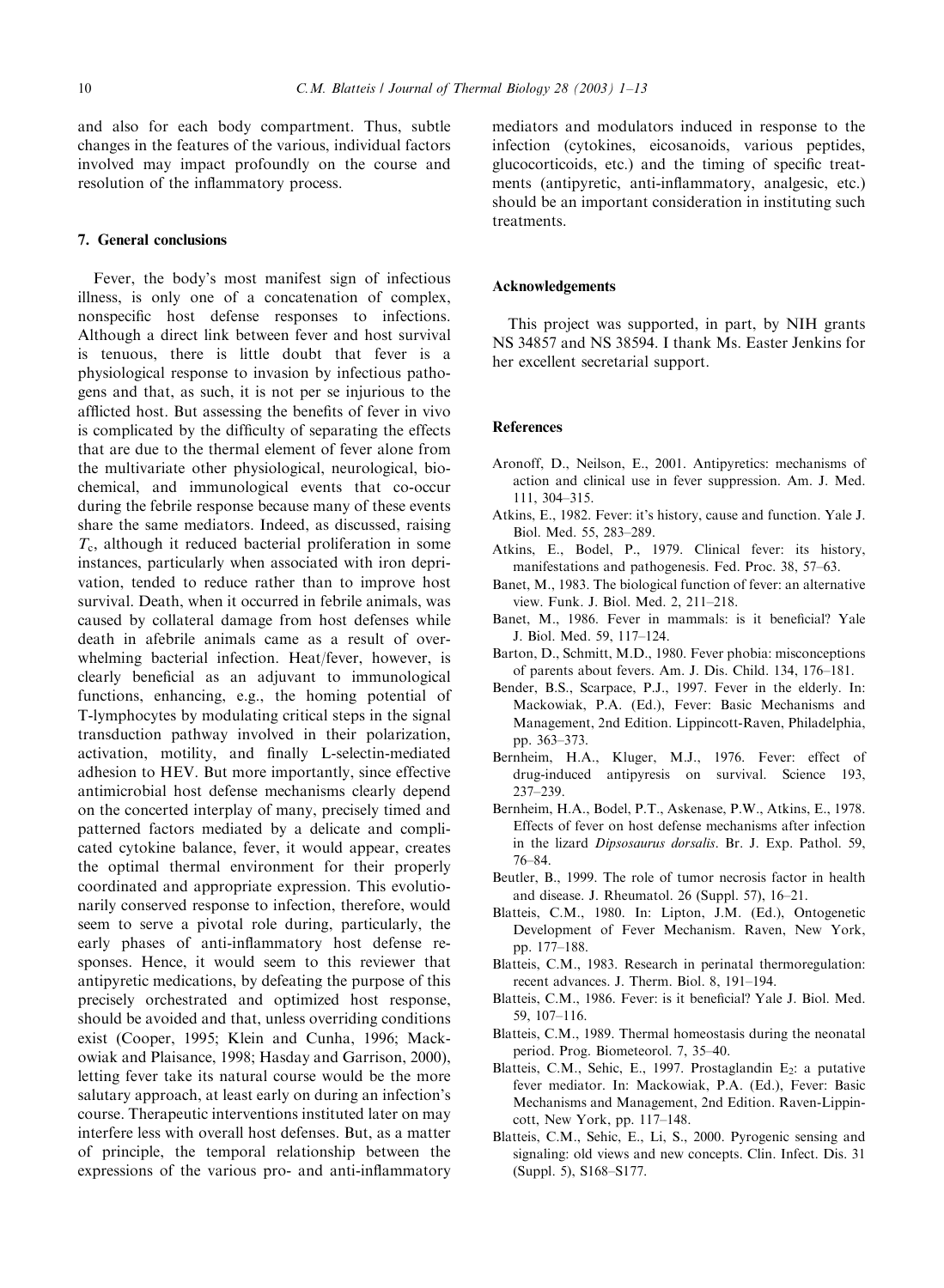- Blumenthal, I., 1998. What parents think of fever. Fam. Pract. 15,513–518.
- Bonadio, W.A., Romine, K., Gyuro, J., 1990. Relationship of fever magnitude to rate of serious bacterial infections in neonates. J. Pediatr. 116,733–735.
- Bruunsgaard, H., Pedersen, M., Pedersen, B.K., 2001. Aging and proinflammatory cytokines. Curr. Opin. Hematol. 8, 131–136.
- Burd,R.,Dziedzic,T.S.,Xu,Y.,Caligiuri,M.A.,Subjeck,J.R., Repasky, E.A., 1998. Tumor cell apoptosis, lymphocyte recruitment and tumor vascular changes are induced by low temperature, long duration (fever-like) whole body hyperthermia. J. Cell Physiol. 177,137–147.
- Cannon, J.G., 2000. Inflammatory cytokines in nonpathological states. News Physiol. Sci. 15,298–303.
- Cannon, J.G., Tompkins, R.G., Gelfand, J.A., Michie, H.R., Stanford, G.G., van der Meer, J.W., Endres, S., 1990. Circulating interleukin-1 and tumor necrosis factor in septic shock and experimental endotoxin fever. J. Infect. Dis. 161, 79–84.
- Cooper, K.E., 1995. Fever and Antipyresis. Cambridge University Press, Cambridge, UK, 182 p.
- Crocetti, M., Maghbeli, N., Serwint, J., 2001. Fever phobia revisited: have parental misconceptions about fever changed in 20 years? Pediatrics 107,1241–1246.
- Di, Y.-P., Repasky, E.A., Subjeck, J.R., 1997. Distribution of HSP70, protein kinase C, and spectrin is altered in lymphocytes during a fever-like hyperthermia exposure. J. Cell Physiol. 172,44–54.
- Dinarello, C.A., 1996. Biologic basis for interleukin-1 in disease. Blood 87,2095–2147.
- Dinarello, C.A., 1997a. Cytokines as endogenous pyrogens. In: Mackowiak, P.A. (Ed.), Fever: Basic Mechanisms and Management, 2nd Edition. Lippincott-Raven, Philadelphia, pp. 87–116.
- Dinarello, C.A., 1997b. Role of pro- and anti-inflammatory cytokines during inflammation: experimental and clinical findings. J. Biol. Regul. Homeost. Agents 11, 91–103.
- Dinarello, C.A., 1999. Cytokines as endogenous pyrogens. J. Infect. Dis. 179 (Suppl. 2), S294–S304.
- Dinarello, C.A., 2000. Proinflammatory cytokines. Chest 41, 503–508.
- Dinarello, C.A., Bunn, P.A., 1997. Fever. Semin. Oncol. 24, 288–298.
- Dinarello, C.A., Pomerantz, B.J., 2001. Proinflammatory cytokines in heart disease. Blood Purif. 19,314–321.
- Dinarello, C.A., Shparber, M., Kent, E.F., Wolff, S.M., 1981. Production of leukocytic pyrogen from phagocytes of neonates. J. Infect. Dis. 144,337–343.
- Duff, G., 1986. Is fever beneficial to the host: a clinical perspective. Yale J. Biol. Med. 59,125–130.
- Ensor, J.E., Wiener, S.M., McCrea, K.A., Viscardi, R.M., Crawford, E.K., Hasday, J.D., 1994. Differential effects of hyperthermia on macrophage interleukin-6 and tumor necrosis factor-a expression. Am. J. Physiol. 266, C967–C974.
- Evans, S.S., Schleider, D.M., Bowman, L., Francis, M.L., Kansas, G.S., Black, J.D., 1999. Dynamic association of L-selectin with the lymphocyte cytoskeletal matrix. J. Immunol. 162,3615–3624.
- Evans, S.S., Bain, M.D., Wang, W.-C., 2000. Fever range hyperthermia stimulates a4b7 integrin-dependent lymphocyte–endothelial adhesion. Int. J. Hyperthermia 16,45–59.
- Evans, S.S., Wang, W.-C., Bain, M.D., Burd, R., Ostberg, J.R., Repasky,E.A.,2001. Fever-range hyperthermia dynamically regulates lymphocyte delivery to high endothelial venules. Blood 97, 2727-2733.
- Hanson, D.F., 1998. Fever, temperature, and the immune response. Ann. NY Acad. Sci. 813,453–464.
- Hasday, J.D., 1997. The influence of temperature on host defenses. In: Mackowiak, P.A. (Ed.), Fever: Basic Mechanisms and Management, 2nd Edition. Lippincott-Raven, Philadelphia, pp. 177–196.
- Hasday, J.D., Garrison, A., 2000. Antipyretic therapy in patients with sepsis. Clin. Infect. Dis. 31, S234–S241.
- Hasday, J.D., Bannerman, D., Sakarya, S., Cross, A.S., Singh, I.S., Howard, D., Drysdale, B.-E., Goldblum, S.E., 2001. Exposure to febrile temperature modifies endothelial cell response to tumor necrosis factor-a. J. Appl. Physiol. 90, 90–98.
- Holtzclaw,B.,1995. The febrile response in critical care: state of the science. Heart Lung 21,482–501.
- Hughes, C.S., Repasky, E.A., Bankert, R.B., Johnson, R.J., Subjeck, J.R., 1987. Effects of hyperthermia on spectrin expression patterns of murine lymphocytes. Radiat. Res. 112,116–123.
- Iriki, M., 1988. Fever and fever syndrome—current problems. Jpn. J. Physiol. 38,233–250.
- IUPS Thermal Physiology Commission,2001. Glossary of terms for thermal physiology. Jpn. J. Physiol. 51,245–280.
- Jansky, L.S., Vybiral, S., Pospisilova, D., Roth, J., Dorand, J., Zeisberger, E., Kaminkova, J., 1995. Production of systemic and hypothalamic cytokines during the early phase of endotoxin fever. Neuroendocrinology 62,55–61.
- Jiang, Q., DeTolla, L., van Rooijen, N., Singh, I.S., Fizgerald, B., Lipsky, M.M., Kane, A.S., Cross, A.S., Hasday, J.D., 1999a. Febrile-range temperature modifies early systemic tumor necrosis factor alpha expression in mice challenged with bacterial endotoxin. Infect. Immun. 67,1539–1546.
- Jiang, Q., DeTolla, L., Singh, I.S., Gatdula, L., Fitzgerald, B., van Rooijen, N., Cross, A.S., Hasday, J.D., 1999b. Exposure to febrile temperature upregulates expression of pyrogenic cytokines in endotoxin-challenged mice. Am. J. Physiol. 276, R1653-R1660.
- Jiang, Q., Cross, A.S., Singh, I.S., Chen, T.T., Viscardi, R.M., Hasday,J.D.,2000. Febrile core temperature is essential for optimal host defense in bacterial peritonitis. Infect. Immun. 68,1265–1270.
- Kaven, I., Plaisance, M.D., Mackowiak, P.A., 2000. Antipyretic therapy. Arch. Intern. Med. 160,449–456.
- Klastersky,J.,1971. Etude experimentale et clinique des effets favorables et défavorables de la fiévre et de l'administration de corticoides au cours d'infections bactériennes. Acta Clin. Belg. 26 (Suppl. 6),1–84.
- Klein, N., Cunha, B., 1996. Treatment of fever. Infect. Dis. Clin. Amer. 10,211–216.
- Kluger, M.J., 1979. Fever. Its Biology, Evolution and Function. Princeton University Press, Princeton, NJ, 195p.
- Kluger, M.J., 1986. Is fever beneficial. Yale J. Biol. Med. 59, 89–95.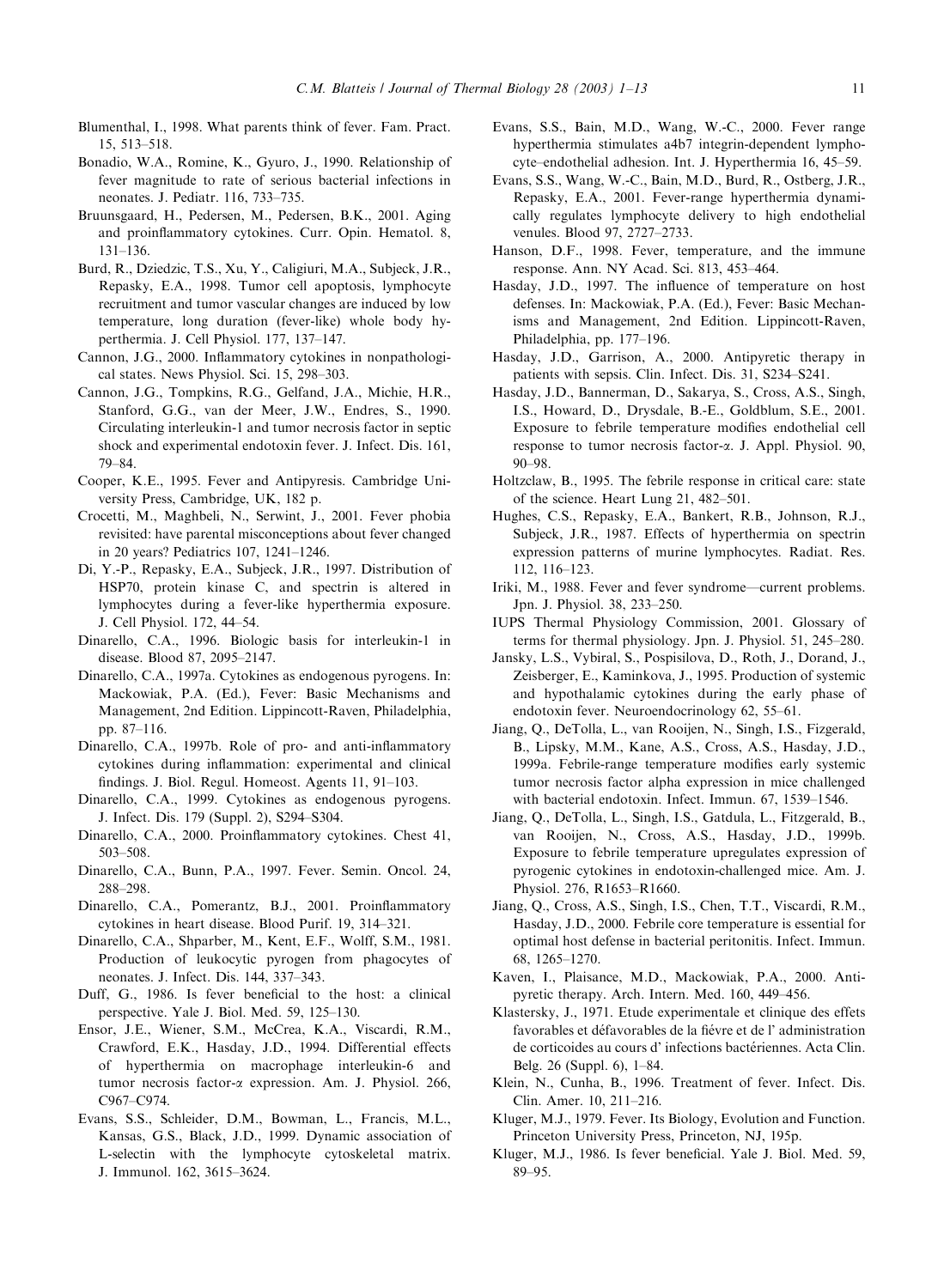- Kluger, M.J., 1991. The adaptive value of fever. In: Mackowiak, P.A. (Ed.), Fever: Basic Mechanisms and Management. Raven Press, New York, pp. 105–124.
- Kluger, M.J., 1997. The adaptive value of fever. In: Mackowiak, P.A. (Ed.), Fever: Basic Mechanisms and Management, 2nd Edition. Lippincott-Raven, Philadelphia, pp. 255–266.
- Kluger, M.J., Rothenburg, B.A., 1979. Fever and reduced iron: their interaction as a host defense response to bacterial infection. Science 203,374–376.
- Kluger, M.J., Kozak, W., Conn, C.A., Leon, L.R., Soszynski, D.,1998. Role of fever in disease. Ann. NY Acad. Sci. 806, 224–233.
- Kozak,W.,1993. Fever: a possible strategy for membrane homeostasis during infection. Perspect. Biol. Med. 37, 14–34.
- Kozak,W.,Kluger,M.J.,Soszynski,D.,Conn,C.A.,Rudolph, K., Leon, L.R., Zheng, H., 1998. IL-6 and IL-1 $\beta$  in fever. Ann. NY Acad. Sci. 856,33–49.
- Kramer, M.S., Niamark, L., Leduc, D.G., 1985. Parental fever phobia and its correlates. Pediatrics 70,1110–1113.
- Kushner, I., Rzewnicki, D., 1999. Acute phase response. In: Gatlin, J.I., Snyderman, R. (Eds.), Inflammation: Basic Principles and Clinical Correlates, 3rd Edition. Lippincott Williams and Wilkins, Philadelphia, PA, pp. 317–329.
- Mackowiak,P.A.,1991. Direct effects of physiologic variations in temperature on pathogenic microorganisms. In: Mackowiak, P.A. (Ed.), Fever: Basic Mechanisms and Management. Raven Press, New York, pp. 167-182.
- Mackowiak,P.A.,1994. Fever: blessing or curse? A unifying hypothesis. Ann. Intern. Med. 120,1037–1040.
- Mackowiak,P.A. (Ed.),1997a. Fever: Basic Mechanism and Management, 2nd Edition, Lippincott-Raven, Philadelphia, 506p.
- Mackowiak,P.A.,1997b. Benefit versus risks of the febrile response. In: Mackowiak, P.A. (Ed.), Fever: Basic Mechanisms and Management, 2nd Edition. Lippincott-Raven, Philadelphia, pp. 279–286.
- Mackowiak,P.,2000a. Physiological rationale for suppression of fever. Clin. Infect. Dis. 31 (Suppl 5), S185–S189.
- Mackowiak,P.A.,2000b. Diagnostic implications and clinical consequences of antipyretic therapy. Clin. Infect. Dis. 31 (Suppl 5), S230–S233.
- Mackowiak,P.A.,Boulant,J.,1996. Fever's glass ceiling. Clin. Infect. Dis. 22, 525–536.
- Mackowiak, P.A., Plaisance, K., 1998. Benefits and risks of antipyretic therapy. Ann. NY Acad. Sci. 856,214–223.
- Majno, G., Joris, I., 1996. Cells, tissues, and disease. Principles of general pathology. The Four Cardinal Signs of Inflammation, Blackwell Science, Cambridge, MA, pp. 365–383 (Chapter 10).
- Marino, M.W., Dunn, A., Grail, D., Inglese, M., Noguchi, Y., Richards, E., Jungbluth, A., Wada, H., Moore, M., Williamson, B., Basu, S., Old, I., 1997. Characterization of tumor necrosis factor-deficient mice. Proc. Natl. Acad. Sci. USA 94, 8093-8098.
- McCarthy, P.L., 1997. Fever in infants and children. In: Mackowiak, P.A. (Ed.), Fever: Basic Mechanisms and Management, 2nd Edition. Lippincott-Raven, Philadelphia, pp. 351–362.
- Munford, R.S., Pugin, J., 2001. The crucial role of systemic responses in the innate (non-adaptive) host defense. J. Endotoxin Res. 7,327–332.
- Netea, M.G., Kullberg, B.J., van der Meer, J.W., 1999. Do only circulating pyrogenic cytokines act as mediators in the febrile response? A hypothesis. Eur. J. Clin. Invest. 29, 351–356.
- Netea, M.G., Kullberg, B.J., van der Meer, J.W., 2000. Circulating cytokines as mediators of fever. Clin. Infect. Dis. 31 (Suppl. 5), S178–S184.
- Ostberg, R.R., Repasky, E.A., 2000. Comparison of the effects of two different whole body hyperthermia protocols on the distribution of murine leukocyte population. Int. J. Hyperthermia 16,29–43.
- Ostberg, J.R., Patel, R., Repasky, E.A., 2000a. Regulation of immune activity by mild (fever-range) whole body hyperthermia: effects on epidermal Langerhans cells. Cell Stress Chaperones 5,458–461.
- Ostberg, J.R., Taylor, S.L., Baumann, H., Repasky, E.A., 2000b. Regulatory effects of fever-range whole-body hyperthermia on the LPS-induced acute inflammatory response. J. Leukoc. Biol. 68,815–820.
- Ostberg, J.R., Gellin, C., Patel, R., Repasky, E.A., 2001. Regulatory potential of fever-range whole body hyperthermia on Langerhans cells and lymphocytes in an antigendependent cellular immune response. J. Immunol. 167, 2666–2670.
- Pillay, V., Savage, N., Laburn, H., 1994. Circulating cytokine concentrations and cytokine production by monocytes from newborn babies and adults. Pflügers Arch. 428, 197-201.
- Plaisance, K.I., Mackowiak, P.A., 2000. Antipyretic therapy: physiologic rationale, diagnostic implications, and clinical consequences. Arch. Intern. Med. 160,449–456.
- Roberts Jr., N.J., 1991a. Impact of temperature elevation on immunologic defenses. Rev. Infect. Dis. 13,462–472.
- Roberts Jr., N.J., 1991b. Immunological consequences of fever. In: Mackowiak, P.A. (Ed.), Fever: Basic Mechanisms and Management. Raven Press, New York, pp. 243-251.
- Rodbard, D., Wachslicht-Rodbard, H., Rodbard, S., 1980. Temperature: a critical factor determining localization and natural history of infectious, metabolic and immunological diseases. Perspect. Biol. Med. 23,439–474.
- Roghmann, M.C., Warner, J., Mackowiak, P.A., 2001. The relationship between age and fever magnitude. Am. J. Med. Sci. 322, 68-70.
- Roubenoff, R., Harris, T.B., Abad, L.W., Wilson, P.W., Dallal, G.E.,Dinarello,C.A.,1998. Monocyte cytokine production in an elderly population: effect of age and inflammation. J. Gerontol. A Biol. Sci. Med. Sci. 53, M20-M26.
- Singh, I.S., Viscardi, R.M., Kalvakolanu, I., Calderwood, S., Hasday, J.D., 2000. Inhibition of tumor necrosis factor- $\alpha$ transcription in macrophages exposed to febrile range temperature. J. Biol. Chem. 275,9841–9848.
- Singh, I.S., He, J.-R., Calderwood, S., Hasday, J.D., 2002. A high-affinity HSF-1 binding site in the 5'-untranslated region of the murine tumor necrosis factor- $\alpha$  gene is a transcriptional repressor. J. Biol. Chem. 277,4981–4988.
- Sirvent, J.-L., 2001. Prognostic value of cytokines in SIRS general medical patients. Cytokine 15,232–236.
- Steeber, D.A., Tang, M.L., Zhang, X.Q., Muller, W., Wagner, N., Tedder, T.F., 1998. Efficient lymphocyte migration